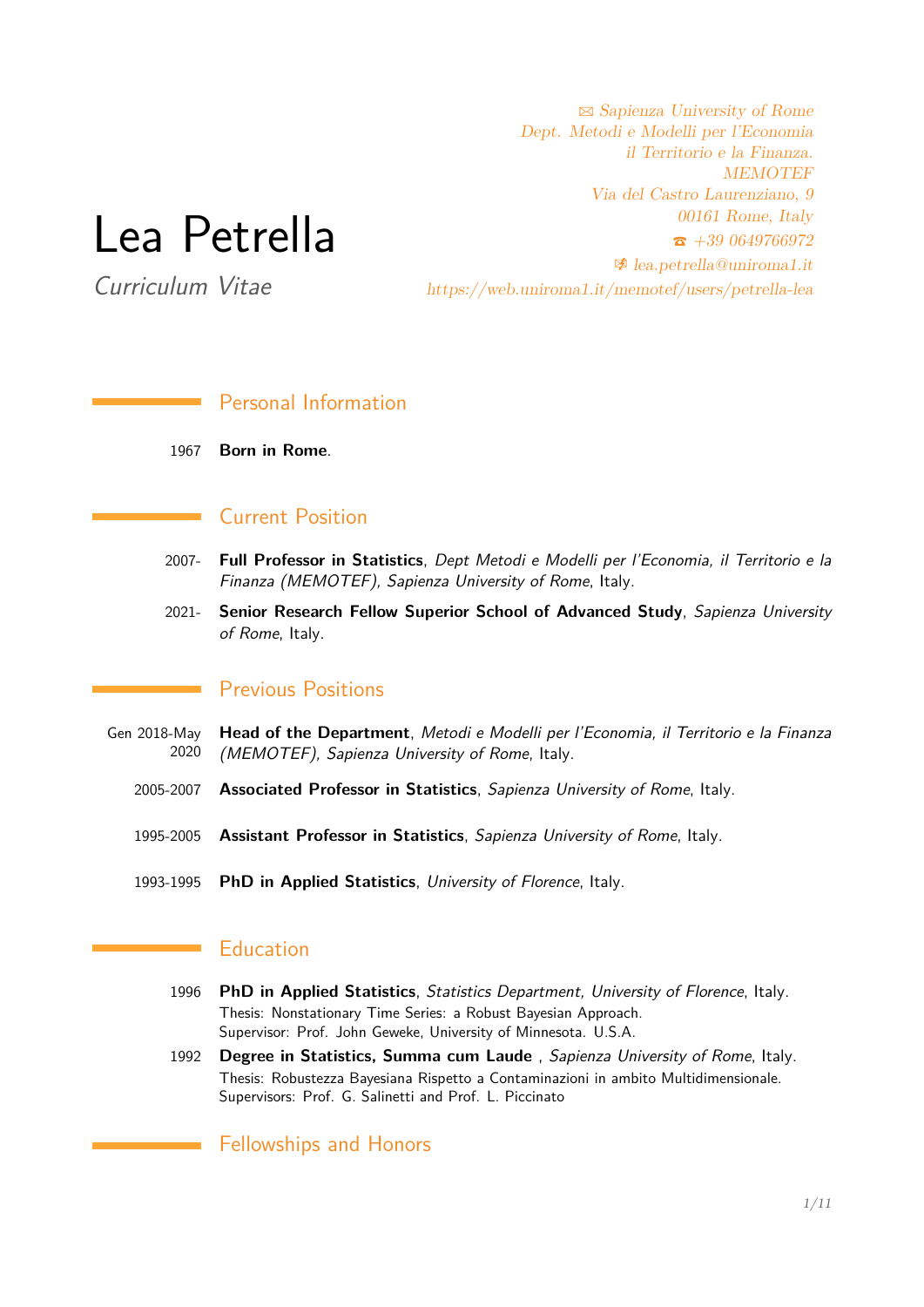- 2020 **Winner of a FR CNRS Hauts-de-France France Research Fellowship as Visiting Professor**, 3 months research at the University of Compiegne France to work with Prof. G. Gayraud, France.
- 2021 **Winner of a FR CNRS Hauts-de-France France Research Fellowship as Visiting Professor**, 3 months research at the University of Compiegne France to work with Prof. G. Gayraud, France.
- 2000 **Winner of a CNR Research Fellowship**, 3 months research at the University of Iowa with Prof. John Geweke, U.S.A.
- 1999 **Winner of a CNR Research Fellowship**, 6 months research at the University of Minnesota with Prof. John Geweke, U.S.A.
- 1996 **Winner of a CNR Research Fellowship**, 6 months research at the University of Minnesota with Prof. John Geweke, U.S.A.

### Visiting Positions

September 2021-December 2021 **Visiting Professor**, FR CNRS Hauts-de-France (Paris) research project with Prof. G. Gayraud. November 2013 **Visiting Professor**, Centre de Recherche en Economie et en Statistique (CREST - INSEE, Paris) research project with Prof. G. Gayraud. January-February 2012 **Visiting Professor**, Centre de Recherche en Economie et en Statistique (CREST - INSEE, Paris) research project with Prof. G. Gayraud. September-October 2011 **Visiting Professor**, Universitè de Technologie de Compiegne (France) and at the Centre de Recherche en Economie et en Statistique (CREST -INSEE, Paris) research project with Prof. G. Gayraud. February 2011 **Visiting Professor**, Universitè de Technologie de Compiegne (France) and at the Centre de Recherche en Economie et en Statistique (CREST -INSEE, Paris) research project with Prof. G. Gayraud. February 2008 **Visiting Professor**, European Central Bank, Frankfurt (Germany)research project with Prof. J. Geweke and G. Amisano. July-October 2000 **Visiting Assistant Professor**, University of Iowa (U.S.A.) research project with Prof. J. Geweke. June-December 1999 **Visiting Assistant Professor**, University of Iowa (U.S.A.) research project with Prof. J. Geweke. August-December 1996 **Visiting Scholar**, University of Minnesota (U.S.A.) research project with Prof. J. Geweke. December-June 1995 **Visiting Scholar**, University of Minnesota (U.S.A.) research project with Prof. J. Geweke.

International Attended Courses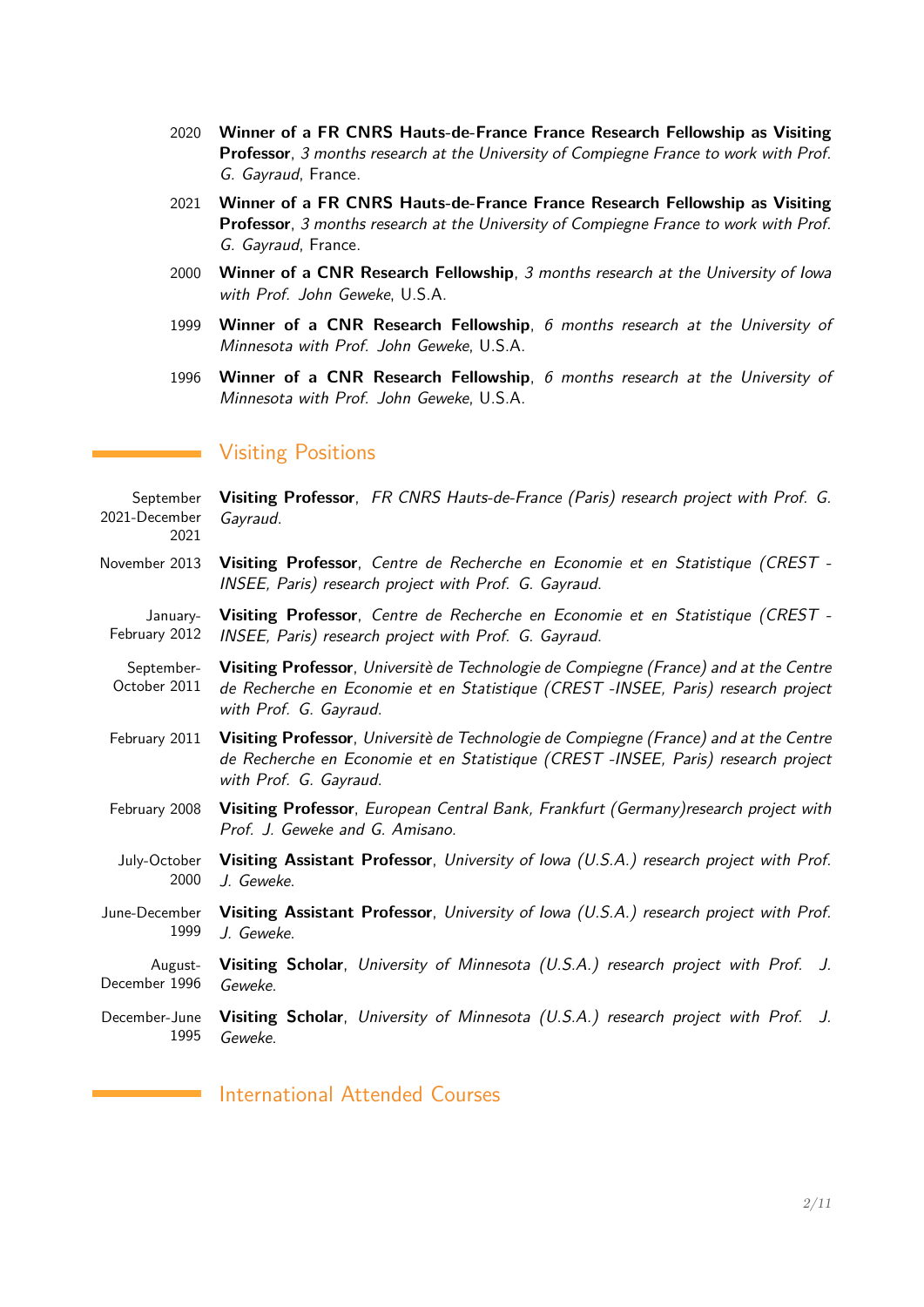- 2005 **Bayesian Econometrics**, Prof. Tony Lancaster and Gary Koop, Cide Summer School, Bertinoro, Italy.
- 1999 **Time Series Analysis**, PhD course, Prof. K.S. Chan, University of Minnesota, USA.
- 1997 **Introduction to Bayesian Statistics**, Tony O'Hagan, University of Nottingham, UK.
- 1995 **Econometrics II**, PhD course Prof. J. Geweke, University of Minnesota, USA.
- 1995 **Advanced Topics in Econometrics**, PhD course Prof. J. Geweke, University of Minnesota, USA.
- 1995 **Bayes and Empirical Bayesian Methods**, PhD course Prof. B. Carlin, University of Minnesota, USA.
- 1994 **Heavy Tailed Models, Bayesian Model Comparison, Inference about the Functions**, Prof. T. O'Hagan, University of Nottingham, UK, Rome, Italy.
- 1994 **Tools for Statistical Inference: Method for Exploring Likelihood Function and Posterior Distributions** , Prof. M. Tanner, University of Rochester Medical Center, U.S.A, Padua, Italy.
- 1994 **Regression Models in Epidemiology, Analysis of Correlated Data Tools**, K.Y. Liang, J. Hopkins University of Baltimore, U.S.A, Montecatini Terme, Italy.
- 1993 **Regression Models in Epidemiology, Analysis of Correlated Data Tools**, K.Y. Liang, J. Hopkins University of Baltimore, U.S.A, Montecatini Terme, Italy.
- 1993 **Econometrics**, Cide course, Bertinoro, Italy.

## Research Interests

- **Time Series and Financial Time Series**.
- **Quantile Regression**.
- **Risk Measures, tail risk interdependence and systemic risk**.
- **Mixtures Models**.
- **Graphical Models**.
- **Multivariate Modeling**.
- **Mixed Frequency Models**.

#### **Teaching**

- 2019-2021 **Financial Time Series and Time Series (in english)**, Sapienza University of Rome, Undergraduate level.
- 2004-2021 **Time Series Analysis**, Sapienza University of Rome, Undergraduate and Master level.
- 2010-2019 **Advanced Statistics**, Sapienza University of Rome, Undergraduate and Master level.
- 2003-2008 **Basic Statistics**, Sapienza University of Rome, Undergraduate level.
- 2001-2004 **Mathematical Statistics**, University of Rome 3-Math School, Undergraduate level.

# Activities and Research Commitments

2010-2021 **Member of the PhD Program: Models for Economics and Finance, Sapienza University of Rome**.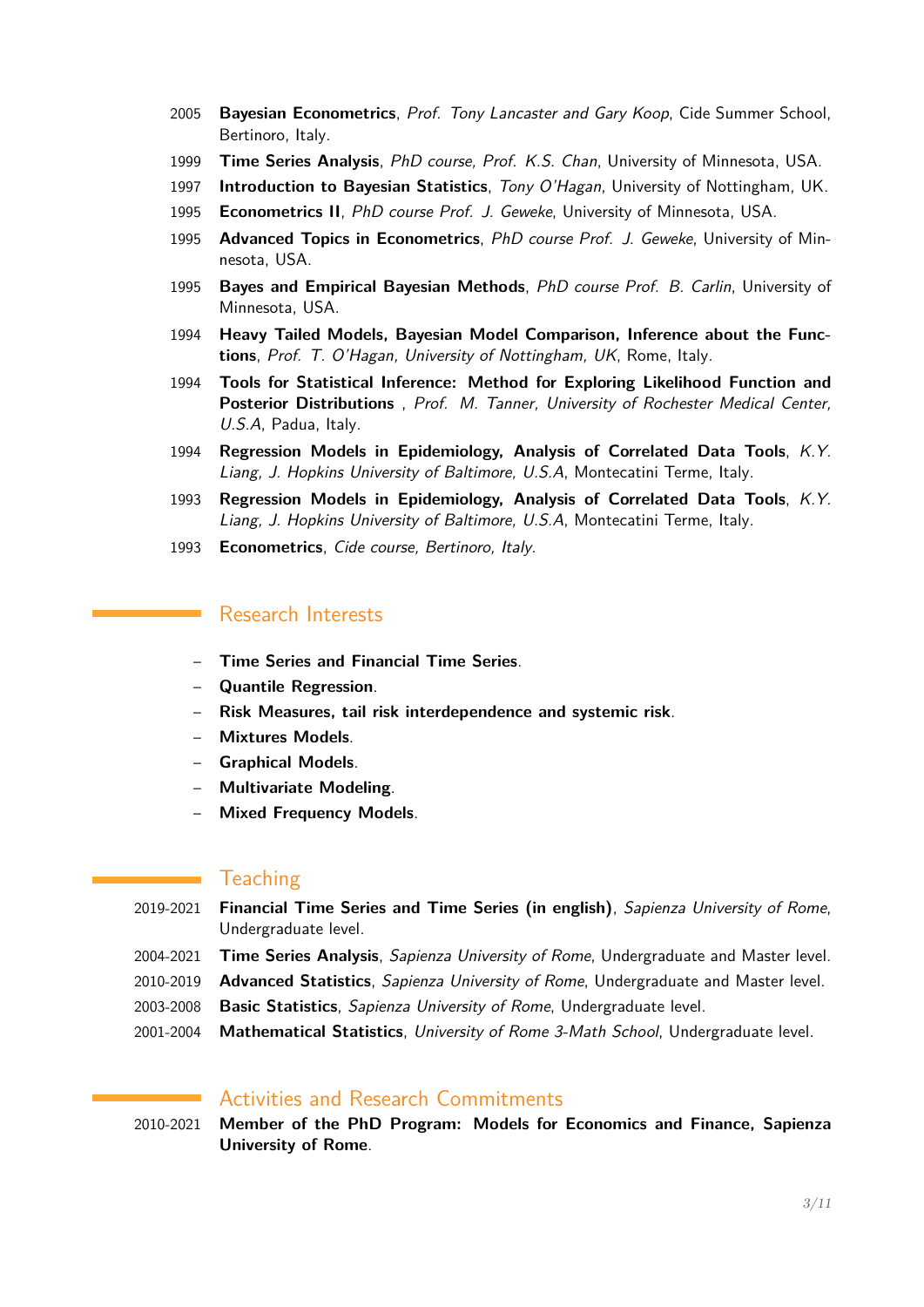- 2018-2020 **Member of the Department Commitees Research and Teaching ones**.
- 2016-2018 **MIUR ASN Committee: Italian Professor Abilitation Comittee**.
- 2013-2015 **Research Director of the 3rd two years Carlo Giannini Research Fellowship in cooperation with the Bank of Italy and UniCredit and Universities Foundation.: 100000 Euros**.
- 2011-2014 **Scientific Director of post-doc and PhD students**.
- 2012-2014 **Head of the Teaching Committee MEMOTEF Department, Sapienza University of Rome**.
- 2008-2013 **Head of the teaching fellowships MEMOTEF Departmet** .
- 2000-2014 **Member of Scientific and Local Committee of several Statistical International Workshops and Conferences** .
- 1995-2021 **Invited Speaker and Chairman for more than 130 International Meetings**.

#### Grants

- 2020 **Conditional quantile models with variables observed at different frequencies and models' ranking.**, Sapienza University of Rome, -Member of the Group-.
- 2020 **Politics and local public finance in Italy: a historical perspective.**, Sapienza University of Rome, -Member of the Group-.
- 2018 **Multivariate quantile regression, new perspective**, Sapienza University of Rome, -PI of the Group-.
- 2017 **Penalized quantile regression for risk assessment**, Sapienza University of Rome, -PI of the Group-.
- 2016 **Generalized quantiles for risk measures and tail risk co-movement**, Sapienza University of Rome, -PI of the Group-.
- 2015 **1 month International Visiting Professor**, Sapienza University of Rome, -PI of the Group-.
- 2013 **Multivariate Statistical Methods for Risk Assessment (MISURA)**, PRIN-2013.
- 2013 **3 months International Visiting Professor: Bayesian quantile regression**, Sapienza University of Rome, -PI of the Group-.
- 2013 **Mathematical and Statistical Models for Contagion Risk Assessment in Institutional Frameworks**, Sapienza University of Rome, -PI of the Group-.
- 2012 **3 months Intenational Visiting Professor Mathematical and Statistical Models for Contagion Risk Assessment in Institutional Frameworks**, Sapienza University of Rome, -PI of the Group-.
- 2011 **Statistical and Mathematical Models to asses Risk in Insurance**, Sapienza University of Rome, -PI of the Group-.
- 2011 **Multivariate Statistical Models for Risk Evaluations**, PRIN-2011, -Member of the Group-.
- 2010 **Statistical Models to predict energy consumption**, Sapienza University of Rome, -PI of the Group-.
- 2009 **University students careers:a statistical analysis** , Sapienza University of Rome, -PI of the Group-.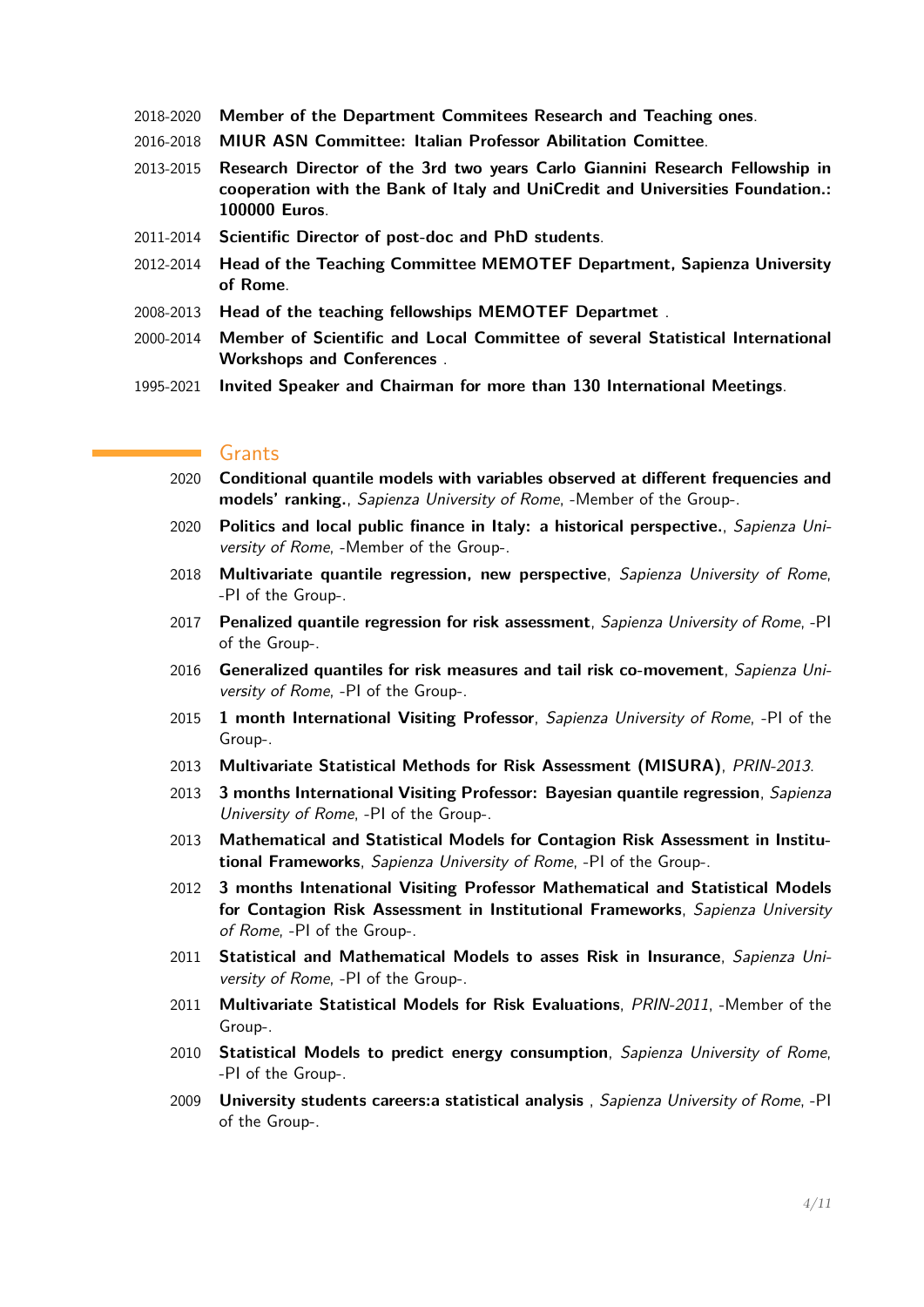- 2008 **Statistical evaluation of quality and risks: new multivariate methodology**, PRIN-2008, -Member of the Group-.
- 2008 **Bayesian Analysis with shape constraints**, Sapienza University of Rome, -PI of the Group-.
- 2007 **Statistical Models to evaluate the University System**, Sapienza University of Rome.
- 2006 **Statistical Models to evaluate University Process**, PRIN-2006, -Member of the Group-.
- 2005 **Bayesian Analysis for level crossing problems**, Sapienza University of Rome, -PI of the Group-.
- 2004 *α***-stable mixture models**, Sapienza University of Rome, -PI of the Group-.
- 2003 **Long memory process for financial time series**, Sapienza University of Rome, -PI of the Group-.
- 2002 **Bayesian analysis for financial time series**, Sapienza University of Rome, -PI of the Group-.

## **Publications**

.

.

- **1.** (2021) Option Pricing, Zero Lower Bound, and COVID-19 (with G. Morelli ) **Risks 2021, 9(9), 167**
- **2.** (2021) COVID-19 after lung resection in Nothern Italy (with M. Scarci, F. Raveglia, G. Cardillo, L. Merlo et al.) **The Journal of Thoracic and Cardiovascular Surgery** to appear
- **3.** (2021) Multivariate Analysis of Energy Commodities during the COVID-19 Pandemic: Evidence from a Mixed-Frequency Approach (with M. Andreani, G. Morelli, V. Candila) **Risks, 2021, 9(8), 144**
- **4.** (2021) Hidden semi-Markov-switching quantile regression for time sereis (with A. Maruotti and L. Sposito) **Computational Statistical and data Analysis** online
- **5.** (2021) Two part quantile regression models for semi continuous longitudinal data: a finite mixture approach (with L. Merlo, A. Maruotti) **Statistical Modeling** online version
- **6.** (2021) Unified Bayesian Conditional Autoregressive Risk Measures using Skew Exponential Power Distribution (with M. Bottone and M. Bernardi) **Statistical Methods and Applications, 30, pp.1079–1107**
- **7.** (2021) Forecasting VaR and ES using a joint quantile regression and implications in portfolio allocation (with L. Merlo and Valentina Raponi) on line version **Journal of Banking and Finance**
- **8.** (2021) Hypotheses testing in mixed-frequency volatility models: a bootstrap approach (with V. Candila) **Short paper for the Proceeding of the Italian Staistical Society Meeting 2021**
- **9.** (2021) Hidden semi-Markov-switching quantile regression for time series(with L. Merlo, A. Maruotti, A. Punzo) **Short paper for the Proceeding of the Italian Staistical Society Meeting 2021**
- **10.** (2021) Directional M-quantile regression for multivariate dependent outcomes (with L. Merlo and N. Tzavidis) **Short paper for the Proceeding of the Italian Staistical Society Meeting 2021**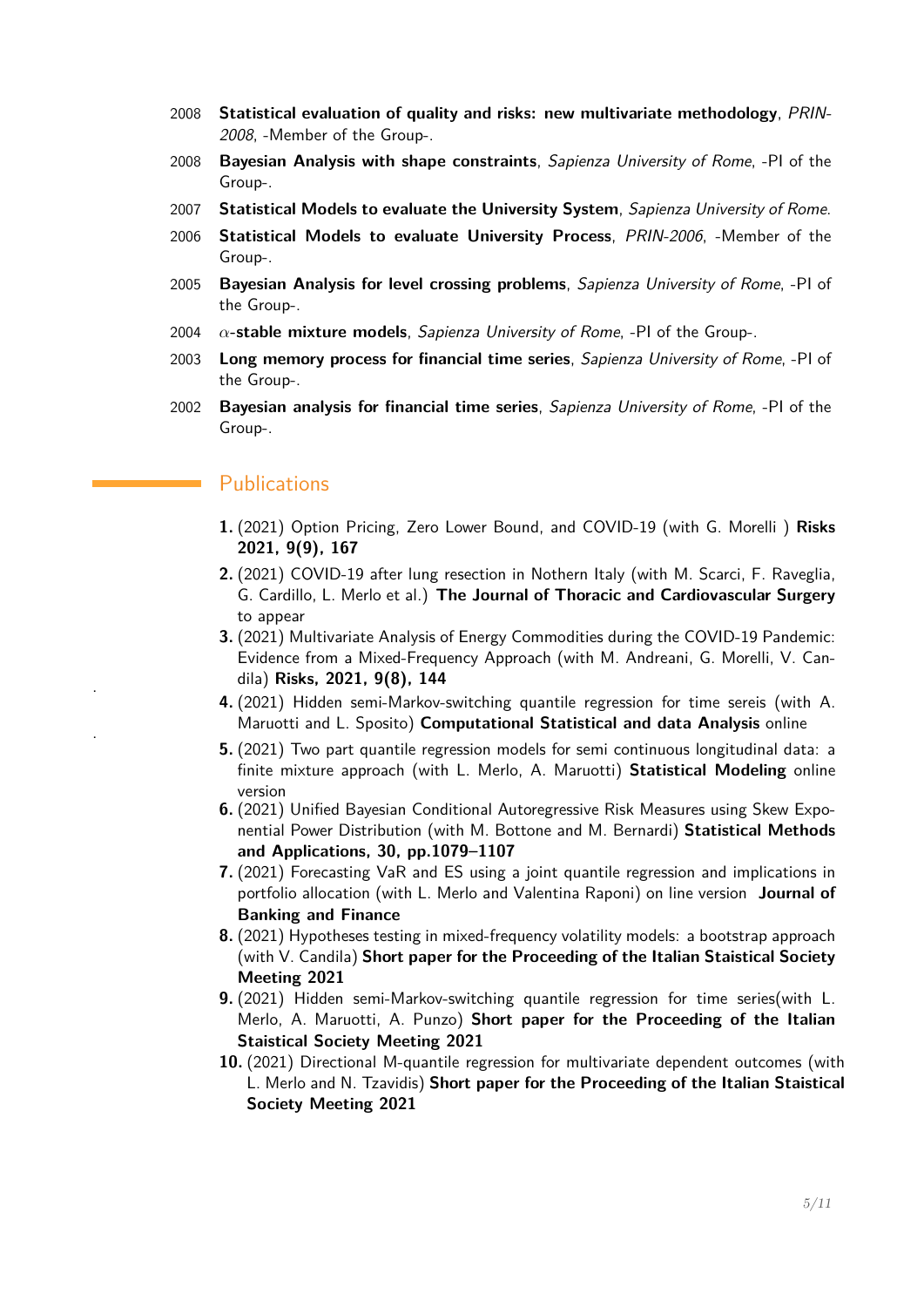- **11.** (2020) Sectoral decomposition of CO2 world emissions: a joint quantile regression approach, (with V. Raponi and L. Merlo) **International Review of Environmental and Resource Economics, 14, pp 197-239.**
- **12.** (2020) Large deviations for method of quantile estimators of one dimensional parameters, (with V. Bignozzi and C. Macci) **Communications in Statistics- Theory and Methods, 49, 1132-1157**
- **13.** (2020) 3D Reconstruction Model of an Extra-Abdominal Desmoid Tumor: A Case Study, (with F. Marinozzi, F. Carleo, S. Novelli, M. Di Martino, G. Cardillo, and F.Bini ) available online **Frontiers in Bioengineering and Biotechnology**
- **14.** (2020) GLASSO Estimation of Commodity Risks, (with B. Foroni, G. Morelli, S. Mazza) **Proceedings of the 50th Meeting of the Italian Statistica Society, 1-6**
- **15.** (2020) Dynamic Quantile Regression Forest, (with M. Andreani) **Proceedings of the 50th Meeting of the Italian Statistica Society,**
- **16.** (2020) Using mixed-frequency and realized measures in quantile regression (with V. Candila and G. Gallo) **Proceedings of the 50th Meeting of the Italian Statistica Society,**
- **17.** (2020) Adding MIDAS terms to Linear ARCH models in a Quantile Regression framework, (with V. Candila) **Proceedings of the 50th Meeting of the Italian Statistica Society**
- **18.** (2019) Joint estimation of conditional quantiles in multivariate linear regression models with an application to financial distress (with V. Raponi ) **Journal of Multivariate Analysis, 173, 70-84**
- **19.** (2019). Joint VaR and ES forecasting in a multiple quantile regression framework. (with L. Merlo and V. Raponi) **Proceedings of the scientific meeting of the Italian Statistical Society: Smart Statistics for Smart Application**
- **20.** (2019). A two-part finite mixture quantile regression model for semi-continuous longitudinal data. **Proceedings of the scientific meeting of the Italian Statistical Society: Smart Statistics for Smart Application** (with L. Merlo and A. Maruotti)
- **21.** (2019). Estimation of dynamic quantile models via the MM algorithm. **Proceedings of the scientific meeting of the Italian Statistical Society: Smart Statistics for Smart Application** (with F. Poggioni and M. Bernardi)
- **22.** (2018) Cross-Country assessment of systemic risk in the european stock market: evidence from CoVaR analysis (L. Merlo, A. Laporta) **Social Indicator Research 146, 169-186**
- **23.** (2018) Large deviation for risk measures in finite mixture models (C. Macci, V. Bignozzi)**Insurance Mathematics and Economic, 80; 84-92**
- **24.** (2018) The sparse method of simulated quantiles: an application to portfolio optimisation (M. Bernardi, P. Stolfi) **Statistica Nerlandica,72; 375-398**
- **25.** (2018) Bayesian Quantile Regresion using the Skew Exponential Power Distribution (M. Bernardi, M. Bottone) **Computational Statistical and Data Analysis, 126; 92-111**
- **26.** (2018) Conditional risk based on multivarite hazard scenarios (M. Bernardi, F. Durante, P. Jawroski, G. Salvatori) **Stochastic Enviromental Research and Risk Assessment 32; 203-211**
- **27.** (2018) Sparse Nonparametric Dynamic Graphical Models(M. Bernardi, F. Poggioni) **Short Paper for the Proceedings of the Italian Statistical Society Meeting 2018**
- **28.** (2018) Selection of Value at Risk Models for Energy Commodities (with A.G. Laporta, L. Merlo) **Energy Economics, 74; 628-643**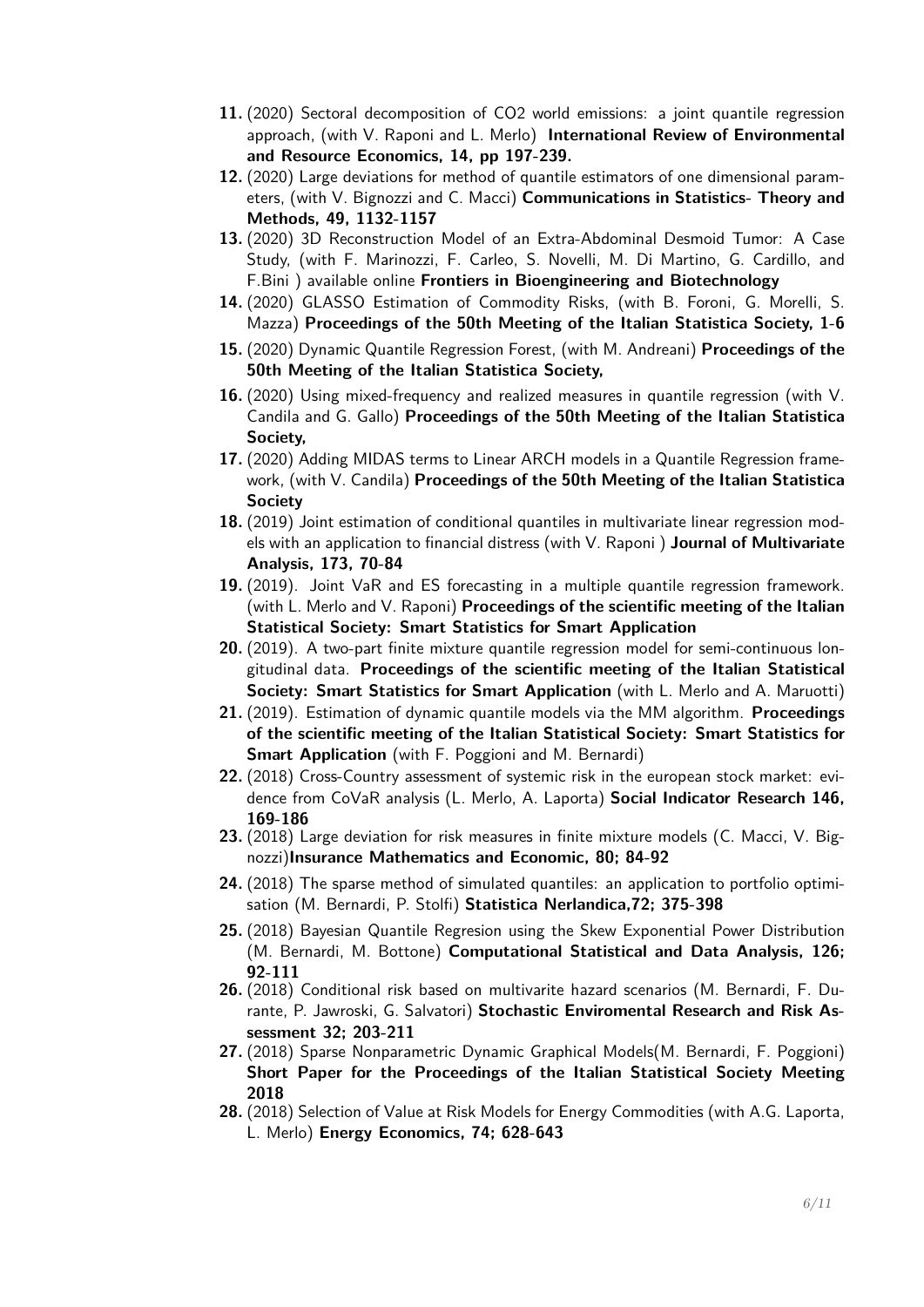- **29.** (2018) Sparse parts management for irregular demand items (with F. Costantino, G. Di Gravio, R. Patriarca) **Omega, 81; 57-66**
- **30.** (2017) Bayesian binary quantile regression for the analysis of the Bachelor-Master transition (with C. Mollica) **Journal of Applied Statistics 44 2791-2812**
- **31.** (2017) Are news important to predict Value at Risk (with M. Bernardi and L. Catania) **European Journal of Finance 23 pp. 535-572**
- **32.** (2017) On the Lp quantiles for the Student t distribution (with V. Bignozzi and M. Bernardi) **Statistics and Probability Letters 128 77-83**
- **33.** (2017) Multiple Risk Measures for Multivariate Dynamic Heavy Tailed Models (with M. Bernardi and A. Maruotti) **Journal of Empirical Finance 43 1-32**
- **34.** (2017) Estimation and Inference of Skew–Stable distributions using the Multivariate Method of Simulated Quantiles(with M. Bernardi and P. Stolfi) **Statistics and Data Science: new challenges, new generations. Proceedings of the Conference of the Italian Statistical Society, Florence 28-30 June 2017 955-960**
- **35.** (2017) Estimation and Inference of Skew–Stable distributions using the Multivariate Method of Simulated Quantiles(with M. Bernardi and P. Stolfi) **Statistics and Data Science: new challenges, new generations. Proceedings of the Conference of the Italian Statistical Society, Florence 28-30 June 2017**
- **36.** (2016) A multivariate copula-based framework for dealing with hazard scenarios and failure probabilities. **Water Resources Research 52, 3701–3721** (with G. Salvatori, F. Durante, C. De Michele, M. Bernardi)
- **37.** (2016). On the Lp-quantiles and the Student-t distribution. **Proceedings of the 48th scientific meeting of the Italian Statistical Society** (with M. Bernardi and V. Bignozzi)
- **38.** (2016). Bayesian inference for Lp–quantile regression models. **Proceedings of the 48th scientific meeting of the Italian Statistical Society** (with M. Bernardi and V. Bignozzi)
- **39.** (2016). Dynamic Quantile Lasso Regression. **Proceedings of the 48th scientific meeting of the Italian Statistical Society** (with M. Bernardi and F. Poggioni)
- **40.** (2016). The Challenge of Treating Early-Stage Rheumatoid Arthritis: The Contribution of Mixed Treatment Comparison to Choosing Appropriate Biologic Agents. Forthcoming **BioDrugs** (with A. Migliore, E. Bizzi, V. Bruzzese, M. Cassol, D. Integlia )
- **41.** (2015). Bayesian tail risk interdependence using quantile regression. **Bayesian Analysis, 10, pp. 553-603** (with M. Bernardi, G. Gayraud)
- **42.** (2015). Indirect comparison between subcutaneous biologic agents in ankylosing spondylitis. **Clinical Drug Investigation, 35, pp.23-29** (with A. Migliore, E. Bizzi, M. Bernardi)
- **43.** (2015). Multiple seasonal cycles forecasting model: the Italian electricity demand . **Statistical Methods and Applications 24, pp. 671-695** (with M. Bernardi)
- **44.** (2015). Interconnected risk contributions: a heavy tail approach to analyze U.S. financial sectors **Journal of Risk and Financial Management 8, pp. 198-226** (with M. Bernardi)
- **45.** (2015). Efficacy of biological agents administered as monotherapy in rheumatoid arthritis: a Bayesian mixed-treatment comparison analysis **Therapeutics and Clinical Risk Management 11, pp. 1325-1335** (with A. Migliore, E. Bizzi, M. Bernardi, C. Egan)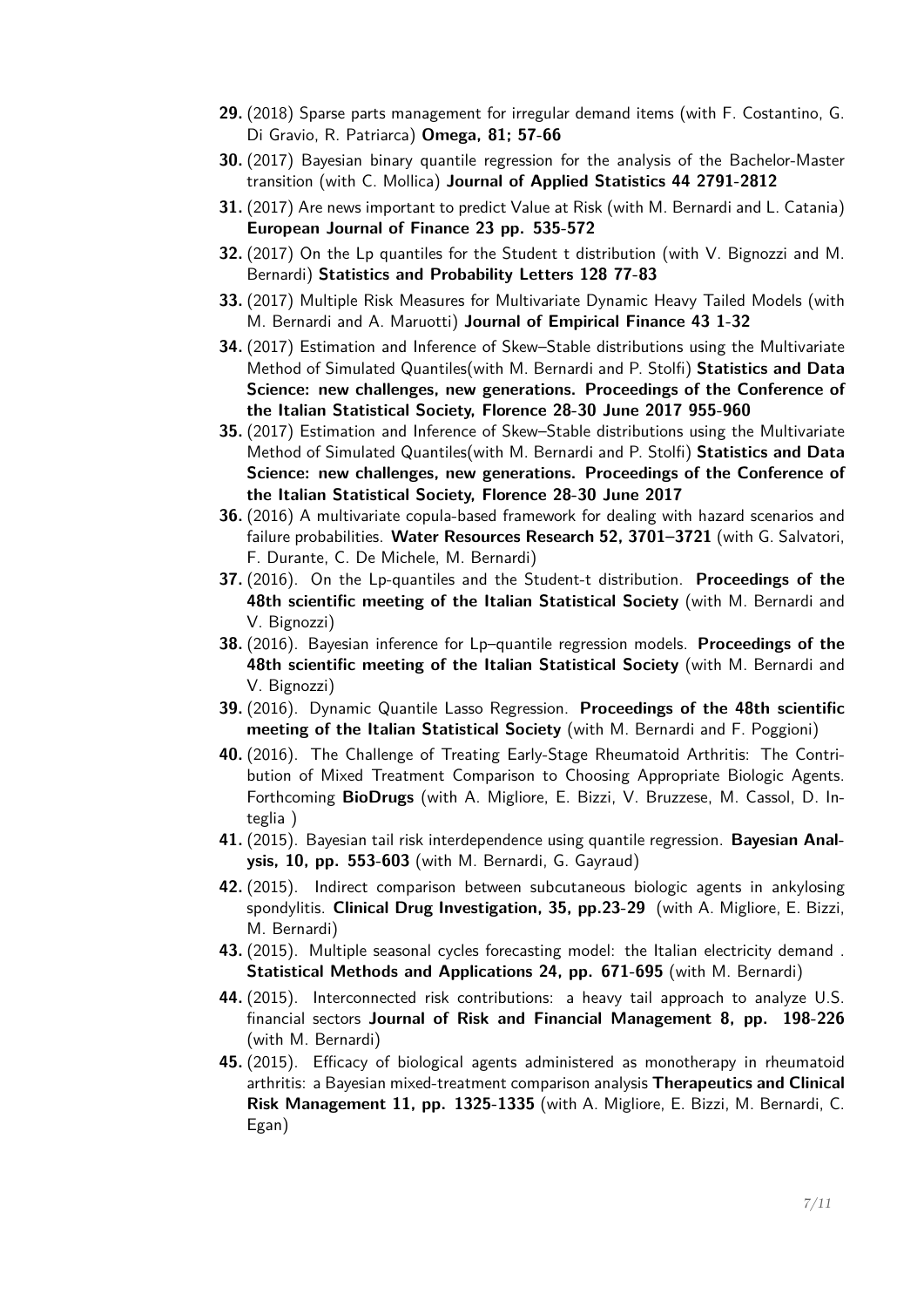- **46.** (2015). The rationale for treatment of postresectional bronchopleural fistula: analysis of 52 patients. **The Annals of thoracic surgery 1, pp. 251-257** (with G. Cardillo, F. Carleo et al.)
- **47.** (2014). Likelihood based inference for regular functions with functional polynomial approximations **Journal of Econometrics, 183, pp-22-30** (with J. Geweke)
- **48.** (2014). Bayesian Robust Quantiles for Risk Management. **Short paper for the 8th International Conference on Computational and Financial Econometrics**(with M. Bernardi)
- **49.** (2013). A dynamic hurdle model for zero-inflated panel count data. **Applied Economics Letters Vol.20 pp. 837-841** (with F. Belloc, M. Bernardi, A. Maruotti)
- **50.** (2013). Bayesian quantile regression for tail risk interdependence. **Advances in Latent Variables. Proceedings of the Italian Statistical Society Meeting** (with M. Bernardi, G. Gayraud)
- **51.** (2013). Exponential Smoothing Models for Energy Forecasting. **Volume in Honor of G. Spinelli** (with M. Bernardi, M.M. Rinaldi)
- **52.** (2013). Bayesian Inference for COVaR **Short Paper for the Proceedings of the workshop on Frontiers in Time Series Analysis with Applications to Economics and Finance** (with M. Bernardi)
- **53.** (2013). Multivariate Markov-switching models and tail risk intedependence measures **Short Paper for the Proceedings of the6th Inter national Conference of the ERCIM WG on Computational and Methodological Statistics** (with M. Bernardi and A. Maruotti)
- **54.** (2012).Skew Mixture Models for Loss Distributions: A Bayesian Approach **Insurance: Mathematics and Economics Vol.51 n. 3 pp. 617-623** (with M. Bernardi, A. Maruotti)
- **55.** (2012). Parallel Adaptive Markov chain Monte Carlo **Proceedings of the XLVI Italian Statistical Society Meeting** (with M. Bernardi)
- **56.** (2012). A correlated random effects model for longitudinal data with non-ignorable drop-out: an application to university student performance **Advanced Statistical Methods for the Analysis of Large Data-Sets. Studies in Theoretical and Applied Statistics. Springer. pp. 127-136** (with F. Belloc, A. Maruotti)
- **57.** (2011) How individual characteristics effect university students drop-out: a semiparametric mixed approach to an Italian case study. **Journal of Applied Statistics Vol.38 n.10 pp.2225-2239** (with F. Belloc and A. Maruotti)
- **58.** (2011) Forecasting Italian hourly electricity . **Complex Data Modeling and Computationally Intensive Statistical Methods for Estimation and Prediction:S.Co.2011** (with M. Bernardi)
- **59.** (2010). University drop-out: an Italian experience. **Higher Education Vol.60, n.2. pp.127-138** (with F. Belloc and A. Maruotti)
- **60.** (2010) Predictors of survival with locally advanced thymoma and thymic carcinoma. **European Journal of Cardio-thoracic surgery Vol.37 n.4 pp.819-823** (with M. Martelli, G. Cardillo, F. Carleo et al.,)
- **61.** (2010). Large deviation results on some estimators for stationary Gaussian processes.**Statistics: Journal of Theoretical and Applied Statistics Vol. 44, Issue 2. pp. 129-144** (with C. Macci)
- **62.** (2009). University student performance analysis with non-ignorable drop-out. **Proceeding of the Italian Statistical Society: Statistical Methods for the analysis of large data-sets pp. 327-330** (with F. Belloc and A. Maruotti)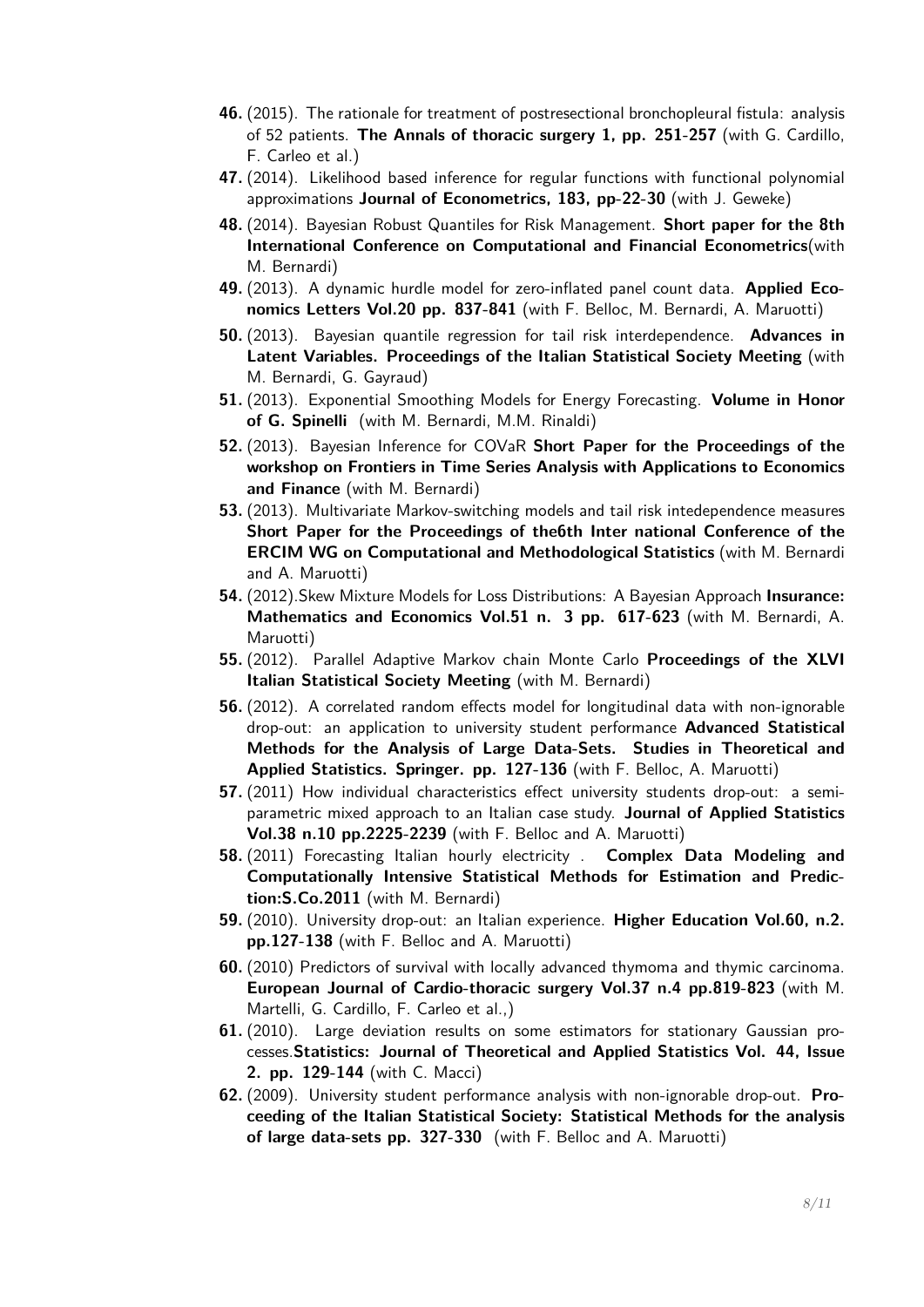- **63.** (2009) Censured Exponential data: a large deviations for MLEs and posterior distributions. **Communication in Statistics-Theory and Methods vol.38, Issue 15 pp.2435-2452** (with C. Macci)
- **64.** (2009) Chronic postpneumonic empyema: comparative merits of thoracoscopic vs open decortification. **European Journal of Cardio-thoracic surgery vol.36 pp.914- 918** (with M. Martelli, G. Cardillo, F. Carleo et al., )
- **65.** (2008). Surgical treatment of benign neurogenic tumors of the mediastinum: a single institution report **European Journal of Cardio-thoracic Surgery 34, pp.1210-1214** (with M. Martelli, G. Cardillo, F. Carleo et al.,)
- **66.** (2008). Garch mixture of stable models for financial data analysis. Presentato al **2008 International Conference on Applied Probability and Statistics** (with E. Kuruoglu and D. Buoncristiani)
- **67.** (2008). A Semiparametric model for the probability of university drop-out: an Italian experience. **Proceedings of the Statistical Modelling for University Evaluation: an International Overview**. (with A. Maruotti)
- **68.** (2007). Long-term lung function following videothoracoscopic talc poudrage for primary spontaneous recurrent pneumothorax **European Journal of Cardio-Thoracic Surgery 31 pp.802-805** (with M. Martelli, G. Cardillo, F. Carleo et al., Thoracic Surgery Unit, Carlo Forlanini Hospital, Rome)
- **69.** (2006). Il rating delle universita del CENSIS: un'analisi critica. La Valutazione della ricerca , **Libro bianco. pp. 189-216. Consiglio Italiano per le Scienze Sociali (Marsilio)** (with M.F. Arezzo and G. Guagnano)
- **70.** (2006). Mixture of conjugate prior distributions and large deviation for level crossing probabilities. **Sankhya** 68 pp.61-89 . (with C. Macci )
- **71.** (2006). Videothoracoscopic Talc Poudrage in Primary Spontaneous Pneumothorax. A single Institution Experience on 861Cases. **Journal of Thoracic and Cardiovascular Surgery 131, pp.322-328** (with M. Martelli, G. Cardillo,F. Carleo et al., Thoracic Surgery Unit, Carlo Forlanini Hospital, Rome)
- **72.** (2005). Appunti di Statistica: fondamenti teorici ed esercizi. **Kappa Editore** (with G. Guagnano)

.

- **73.** (2005). Abdominal rectopexy for complete rectal prolapse: a new technique. International **Journal of Colorectal Disease Vol.20, n.2 pp180-189** (with A. Di Giorgio, P. Sammartino et al., Dipartimento di Chirurgia "Pietro Valdoni" Universita di Roma "La Sapienza")
- **74.** (2004). Infectious Immigration: how does it affect local epidemics. **The Computational and Mathematical Population Dynamics Meeting** pp30-31(with G. Schinaia)
- **75.** (2004). Sulla costruzione di una graduatoria delle facolta universitarie **Working Paper 25.2004 Dipartimento di Studi Geoecon. Lin. Stat.Storici An. Regionale**, Universita di Roma "La Sapienza", (with M.F. Arezzo and G. Guagnano)
- **76.** (2004). Bayesian modelling volatility with mixture of alpha stable distributions. **Proceedings of the IWSM International Workshop on Statistical Modelling** pp. 474-478 (with L. Monno and A. Tancredi)
- **77.** (2004). Gaussian ARMA model comparison under a Bayesian decision perspective **Working Paper 1.2004 Dipartimento di Statistica , Universita Ca Foscari di Venezia** (with S. Tonellato)
- **78.** (2001). Bayesian Semiparametric Analysis on Long Range Dependence , **Biometrika** vol.88 n.4, pp. 1089-1104 (with B. Liseo and D. Marinucci)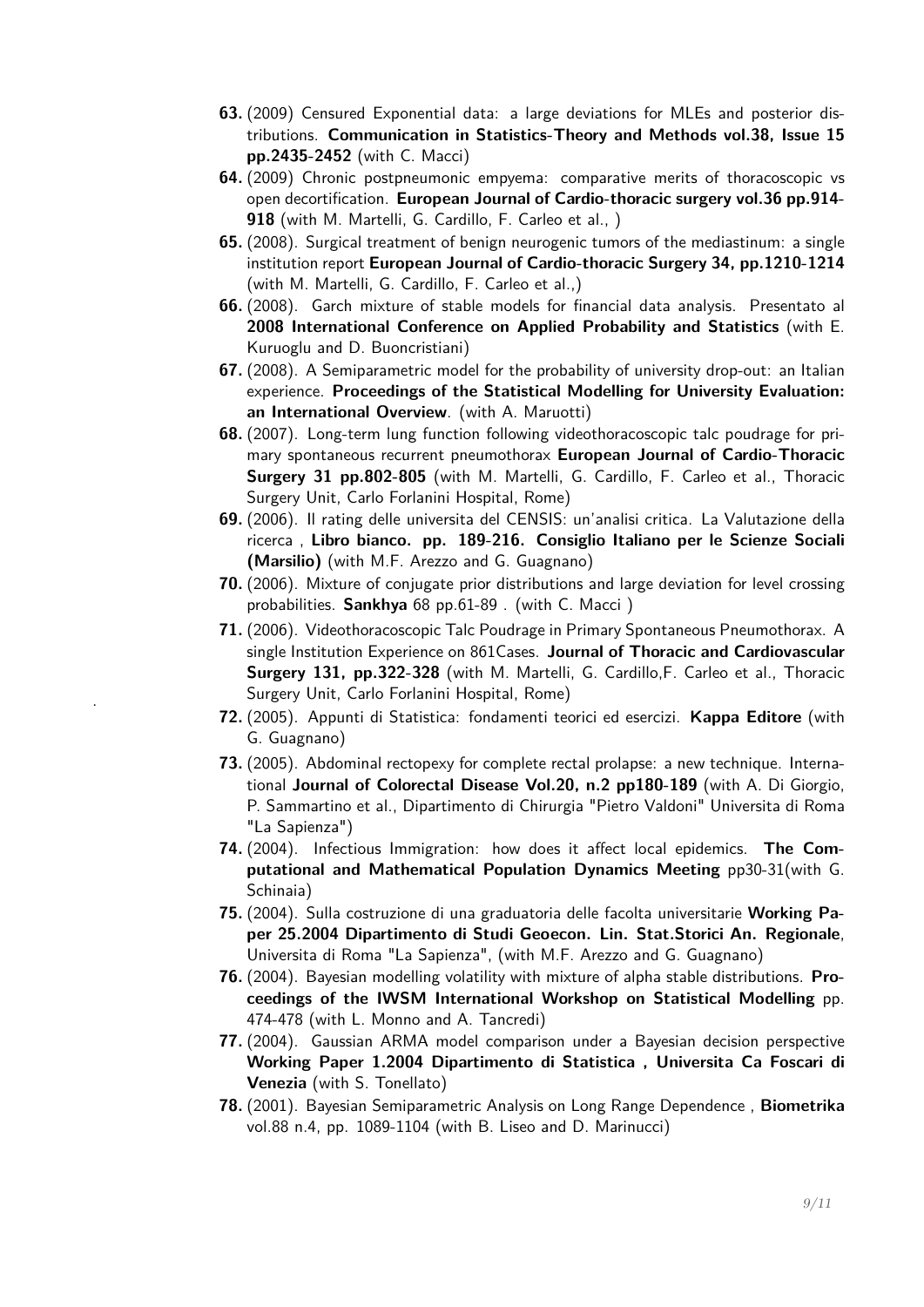- **79.** (2000). Bayes factors for Fieller's problem **Biometrika** vol.87, n.3, pp.717-723 (with M.M. Barbieri and B. Liseo)
- **80.** (2000). A Predictive Approach to Time Series Model Selection. **Proceedings of the XL Italian Statistical Meeting**, pp.391-394 (with S. Tonellato)
- **81.** (1999). A Bayesian proposal for the analysis of Stationary and nonstationary AR(1) time series. **Bayesian Statistics VI** (J.M. Bernardo, J.O. Berger, A.P. Dawid, A.F.M. Smith, eds) Oxford University Press, pp. 821-828 (with D. Marinucci)
- **82.** (1998). Prior Density Ratio Class in Econometrics. **Journal of Business and Economics Statistics**, vol.16 No. 4, pp. 469-478 (with J. Geweke)
- **83.** (1997). Bayes Factors at work in a challenging class of problems. **Proceedings of the workshop on Model Selection**, Cagliari, pp.109-123 Pitagora Editrice, Bologna (with M.M. Barbieri and B. Liseo)
- **84.** (1996). Robust Bayesian analysis: an interactive approach, **Bayesian Statistics V** (J.M. Bernardo, J.O. Berger, A.P. Dawid, A.F.M. Smith, eds) Oxford University Press, pp. 661-666 (with B. Liseo and G. Salinetti)
- **85.** (1996). Non Stationary Time Series: A Robust Bayesian Approach. **PhD Thesis-Supervisor J. Geweke**
- **86.** (1993). Block unimodality for multivariate Bayesian robustness, **Journal of the Italian Statistical Society**, vol.2, No.1, pp. 55-71 (with B. Liseo and G. Salinetti)
- **87.** (1992). Robustezza bayesiana rispetto a contaminazioni in ambito multidimensionale. **Working Paper of the Dipartimento di Statistica, Probabilita e Statistiche Applicate, Universita di Roma "La Sapienza", Serie E-Tesi**, N.11.

#### <span id="page-9-0"></span>Submitted Papers

- **1.** (2021) Unified unconditional regression for multivariate quantile, M-quantiles and expectiles (with N. Tzavidis, L. Merlo and N. Salvati) ) submitted **Journal of the American Statistical Society**
- **2.** (2021) Quantile mixed Hideden Markov Models for multivariate longitudianl data (with N. Tzavidis and L. Merlo) ) submitted **Journal of the Royal Statistical Society- Series C**
- **3.** (2021) Marginal M-quantile regression for multivariate dependent data(with N. Tzavidis, L. Merlo and N. Salvati) submitted **Computational Statistical and data Analysis**
- **4.** (2021) Nouthyroidal illness syndrome (NTIS) in severe COVID-19 patients : role of T3 and na/k pump gene expression and on hydroelectrolytic equilibrium (with S. Sciacchitano, Rita Mancini, Monica Rocco et al.) submitted **Plos Medicine**
- **5.** (2021) The Network of Commodity Risks, (with B. Foroni and G. Morelli) submitted **Journal of Empirical Finance**
- **6.** (2021) M-quantile regression shrinkage and selection via the Lasso and Elastic Net to assess the effect of meteorology and traffic on air quality (with M.G. Ranalli, N. Salvati and F. Pantalone) submitted **Journal of the Royal Statistical Society-Series C**
- **7.** (2021) Quantile Hidden Semi-Markov Models for multivariate time sereis (with L. Merlo, A. Maruotti, A. Punzo ) submitted **Statistics and Computing**
- **8.** (2021). Dynamic Model Averaging for Bayesian Quantile Regression. Submitted **Annals of Operational Research** arXiv:1602.00856 (with M. Bernardi, R. Casarin, B. Maillet)